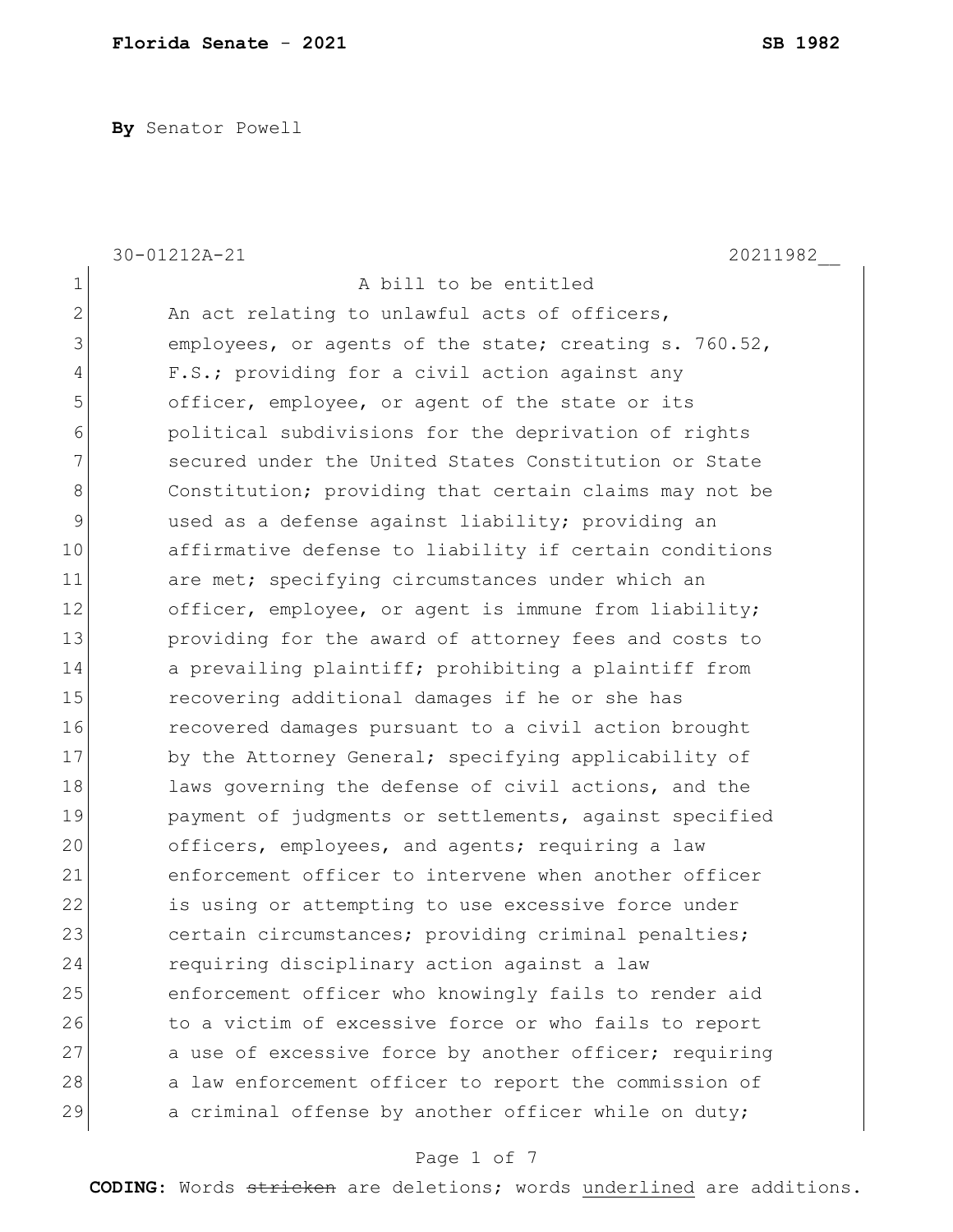|    | 30-01212A-21<br>20211982                                         |
|----|------------------------------------------------------------------|
| 30 | providing criminal penalties; amending ss. 111.07 and            |
| 31 | 111.071, F.S.; conforming provisions to changes made             |
| 32 | by the act; providing an effective date.                         |
| 33 |                                                                  |
| 34 | Be It Enacted by the Legislature of the State of Florida:        |
| 35 |                                                                  |
| 36 | Section 1. Section 760.52, Florida Statutes, is created to       |
| 37 | read:                                                            |
| 38 | 760.52 Civil action for deprivation of constitutional            |
| 39 | $rights. -$                                                      |
| 40 | (1) Any officer, employee, or agent of the state or any of       |
| 41 | its political subdivisions who, acting under color of law,       |
| 42 | subjects, or causes to be subjected, any individual within the   |
| 43 | jurisdiction thereof to the deprivation of any rights,           |
| 44 | privileges, or immunities secured by the United States           |
| 45 | Constitution or the State Constitution is liable to the party    |
| 46 | injured for legal and equitable relief or any other proper       |
| 47 | redress. An individual who claims to have suffered a deprivation |
| 48 | of any rights, privileges, or immunities secured by the United   |
| 49 | States Constitution or the State Constitution may file an action |
| 50 | under this section in circuit court.                             |
| 51 | (2) Notwithstanding any other law, it is not a defense           |
| 52 | against, nor grounds to establish immunity from liability for,   |
| 53 | an action brought pursuant to this section that:                 |
| 54 | (a) The rights, privileges, or immunities secured by the         |
| 55 | United States Constitution or the State Constitution were not    |
| 56 | clearly established at the time that the officer, employee, or   |
| 57 | agent deprived the plaintiff of any such right, privilege, or    |
| 58 | immunity.                                                        |
|    |                                                                  |

# Page 2 of 7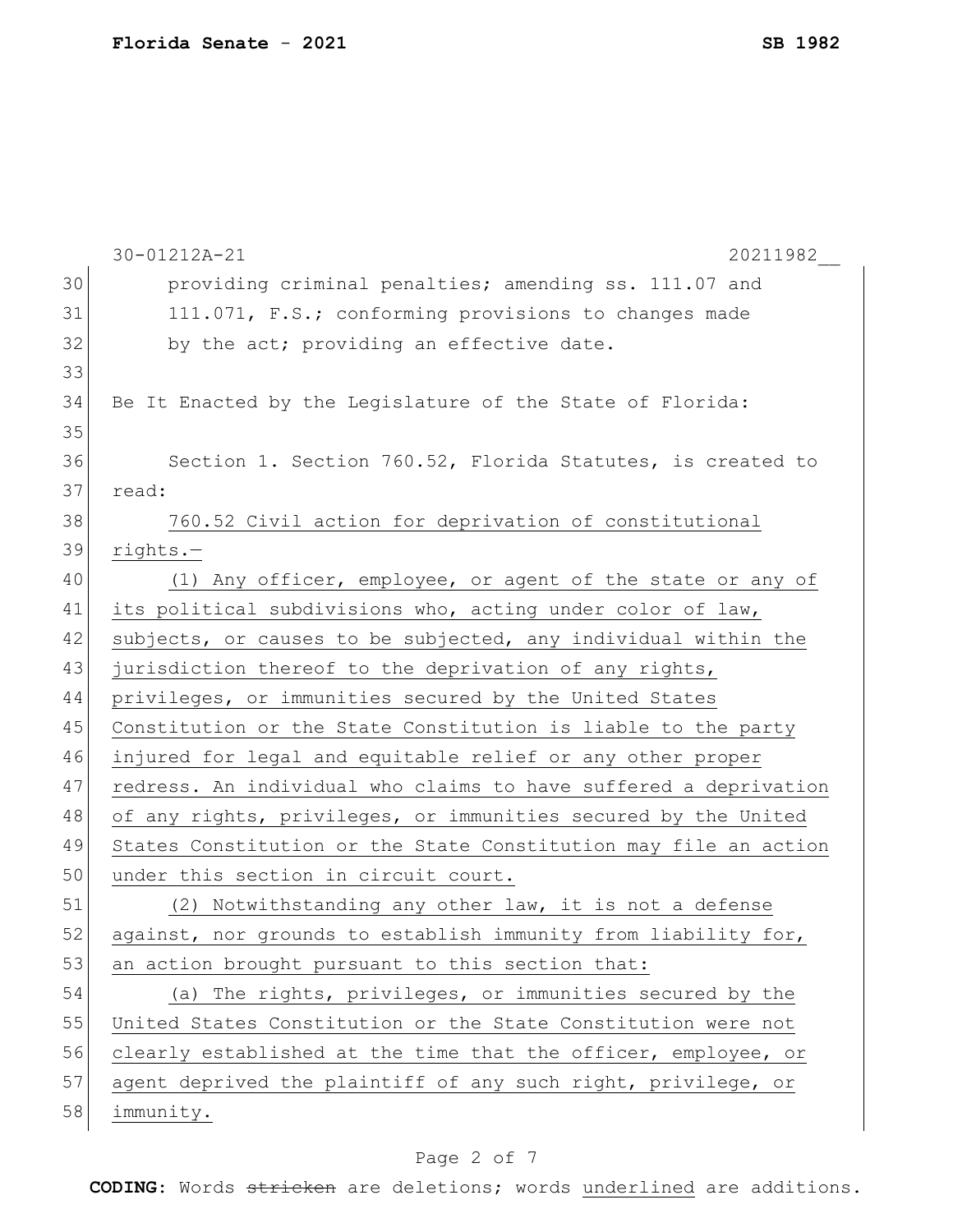|    | 30-01212A-21<br>20211982                                         |
|----|------------------------------------------------------------------|
| 59 | (b) The officer, employee, or agent was acting without bad       |
| 60 | faith, malicious purpose, or wanton and willful disregard of     |
| 61 | human rights, safety, or property or believed that his or her    |
| 62 | conduct was lawful at the time it was committed.                 |
| 63 | (3) It is an affirmative defense to liability under this         |
| 64 | section if a jury determines that the officer, employee, or      |
| 65 | agent was acting in good faith and believed his or her conduct   |
| 66 | was lawful.                                                      |
| 67 | (4) An officer, employee, or agent is immune from liability      |
| 68 | under this section if he or she can establish, by clear and      |
| 69 | convincing evidence, that his or her actions did not constitute  |
| 70 | a deprivation of constitutional rights as established or         |
| 71 | construed by binding legal precedent.                            |
| 72 | (5) In any action successfully brought under this section,       |
| 73 | the court shall award reasonable attorney fees and costs to the  |
| 74 | prevailing plaintiff. In any action brought under this section   |
| 75 | where injunctive relief is sought, the court shall deem the      |
| 76 | plaintiff to have prevailed if the plaintiff's action was a      |
| 77 | substantial factor in obtaining the results sought by the        |
| 78 | litigation.                                                      |
| 79 | (6) If a plaintiff has recovered damages through a civil         |
| 80 | action brought by the Attorney General pursuant to s. 760.51, he |
| 81 | or she may not seek additional damages for the same violation of |
| 82 | constitutional rights under this section.                        |
| 83 | (7) Except as otherwise provided, ss. 111.065-111.071 apply      |
| 84 | to any claim brought under this section.                         |
| 85 | Section 2. Law enforcement officers; duties concerning           |
| 86 | excessive force and offenses by other officers.-                 |
| 87 | (1) (a) A law enforcement officer who witnesses another law      |

# Page 3 of 7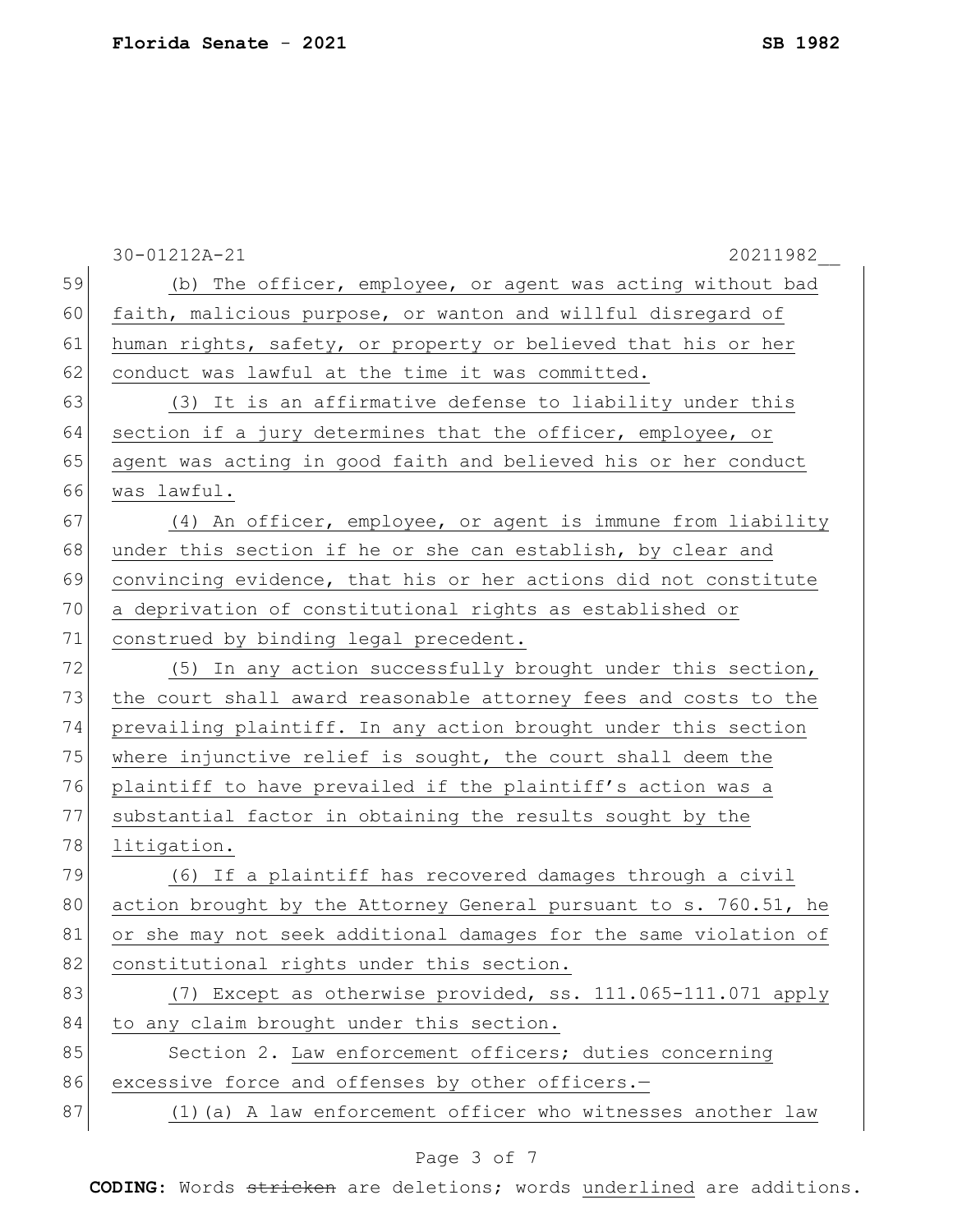|     | 20211982<br>30-01212A-21                                         |
|-----|------------------------------------------------------------------|
| 88  | enforcement officer, in the performance of his or her official   |
| 89  | duties, using or attempting to use excessive force against       |
| 90  | another person shall intervene, when such intervention is        |
| 91  | objectively reasonable and possible, to end the use or attempted |
| 92  | use of excessive force or to prevent the further use or          |
| 93  | attempted use of excessive force.                                |
| 94  | (b) A law enforcement officer who knowingly fails to             |
| 95  | intervene in the use or attempted use of nondeadly excessive     |
| 96  | force commits a misdemeanor of the second degree, punishable as  |
| 97  | provided in s. 775.082 or s. 775.083, Florida Statutes.          |
| 98  | (c)1. Except as provided in subparagraph 2., a law               |
| 99  | enforcement officer who knowingly fails to intervene in the use  |
| 100 | or attempted use of deadly excessive force commits a felony of   |
| 101 | the third degree, punishable as provided in s. 775.082, s.       |
| 102 | 775.083, or s. 775.084, Florida Statutes.                        |
| 103 | 2. A law enforcement officer who knowingly fails to              |
| 104 | intervene in the use or attempted use of deadly excessive force  |
| 105 | that leads to death or permanent and significant physical        |
| 106 | impairment of the victim commits a felony of the second degree,  |
| 107 | punishable as provided in s. 775.082, s. 775.083, or s. 775.084, |
| 108 | Florida Statutes.                                                |
| 109 | (2) A law enforcement officer who fails to render aid, as        |
| 110 | circumstances objectively permit, to any person injured as the   |
| 111 | result of a use of excessive force prohibited under subsection   |
| 112 | (1) or to report in the manner required by department policy     |
| 113 | such use of excessive force shall be subject to disciplinary     |
| 114 | action, including dismissal, demotion, suspension, or transfer.  |
| 115 | (3) A law enforcement officer who has actual knowledge of        |
| 116 | the commission of a criminal offense by another law enforcement  |

# Page 4 of 7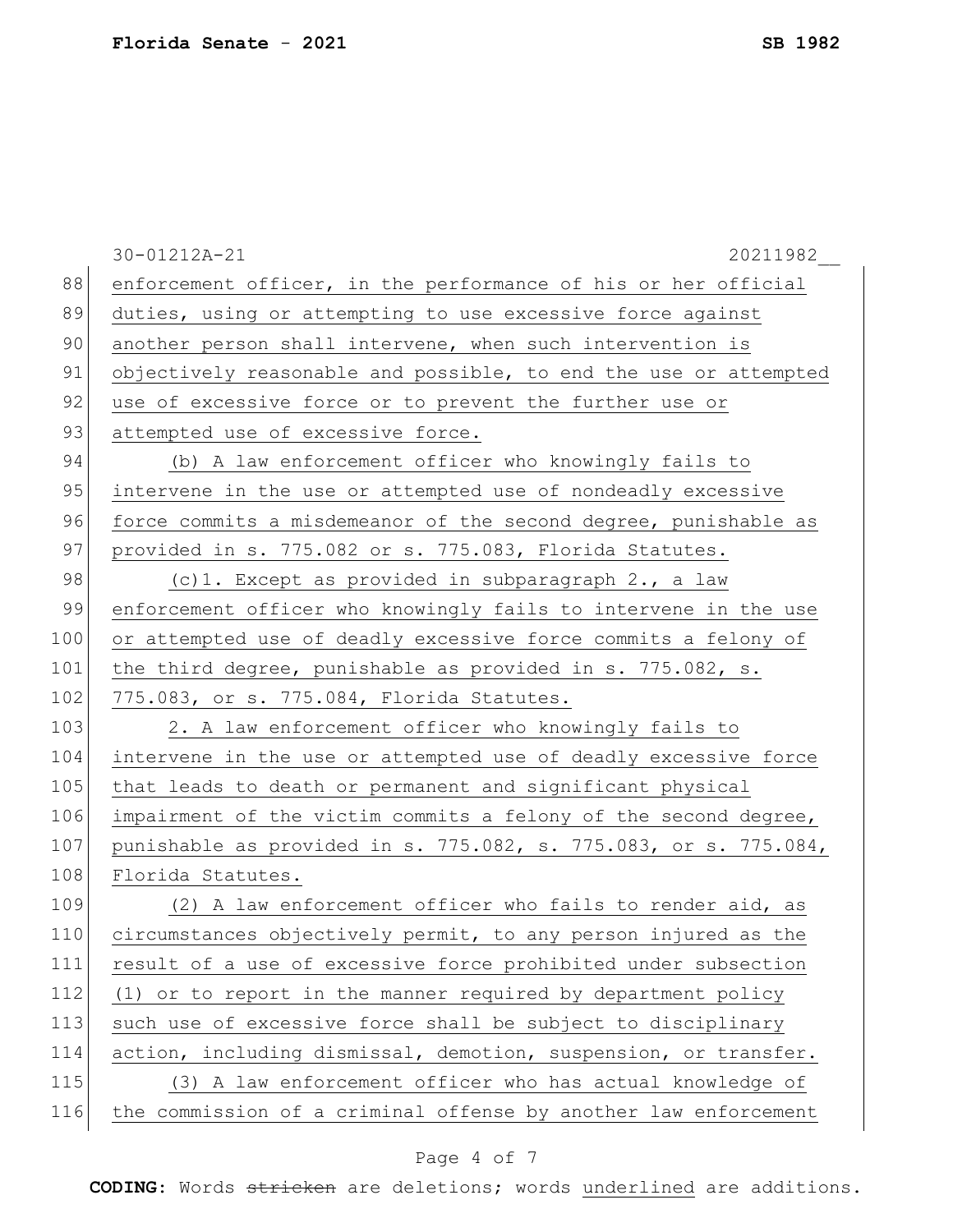|     | 30-01212A-21<br>20211982                                         |
|-----|------------------------------------------------------------------|
| 117 | officer while such officer was on duty and who fails to report   |
| 118 | such offense commits a misdemeanor of the second degree,         |
| 119 | punishable as provided in s. 775.082 or s. 775.083, Florida      |
| 120 | Statutes.                                                        |
| 121 | Section 3. Section 111.07, Florida Statutes, is amended to       |
| 122 | read:                                                            |
| 123 | 111.07 Defense of civil actions against public officers,         |
| 124 | employees, or agents. - Any agency of the state, or any county,  |
| 125 | municipality, or political subdivision of the state, is          |
| 126 | authorized to provide an attorney to defend any civil action     |
| 127 | arising from a complaint for damages or injury suffered as a     |
| 128 | result of any act or omission of action of any of its officers,  |
| 129 | employees, or agents for an act or omission arising out of and   |
| 130 | in the scope of his or her employment or function, unless, in    |
| 131 | the case of a tort action, the officer, employee, or agent acted |
| 132 | in bad faith, with malicious purpose, or in a manner exhibiting  |
| 133 | wanton and willful disregard of human rights, safety, or         |
| 134 | property. Defense of such civil action includes, but is not      |
| 135 | limited to, any civil rights lawsuit, including actions brought  |
| 136 | pursuant to s. 760.52, seeking relief personally against the     |
| 137 | officer, employee, or agent for an act or omission under color   |
| 138 | of state law, custom, or usage, wherein it is alleged that such  |
| 139 | officer, employee, or agent has deprived another person of       |
| 140 | rights secured under the United States Federal Constitution,     |
| 141 | federal or laws, or the State Constitution. Legal representation |
| 142 | of an officer, employee, or agent of a state agency may be       |
| 143 | provided by the Department of Legal Affairs. However, any        |
| 144 | attorney attorney's fees paid from public funds for any officer, |
| 145 | employee, or agent who is found to be personally liable by       |
|     |                                                                  |

# Page 5 of 7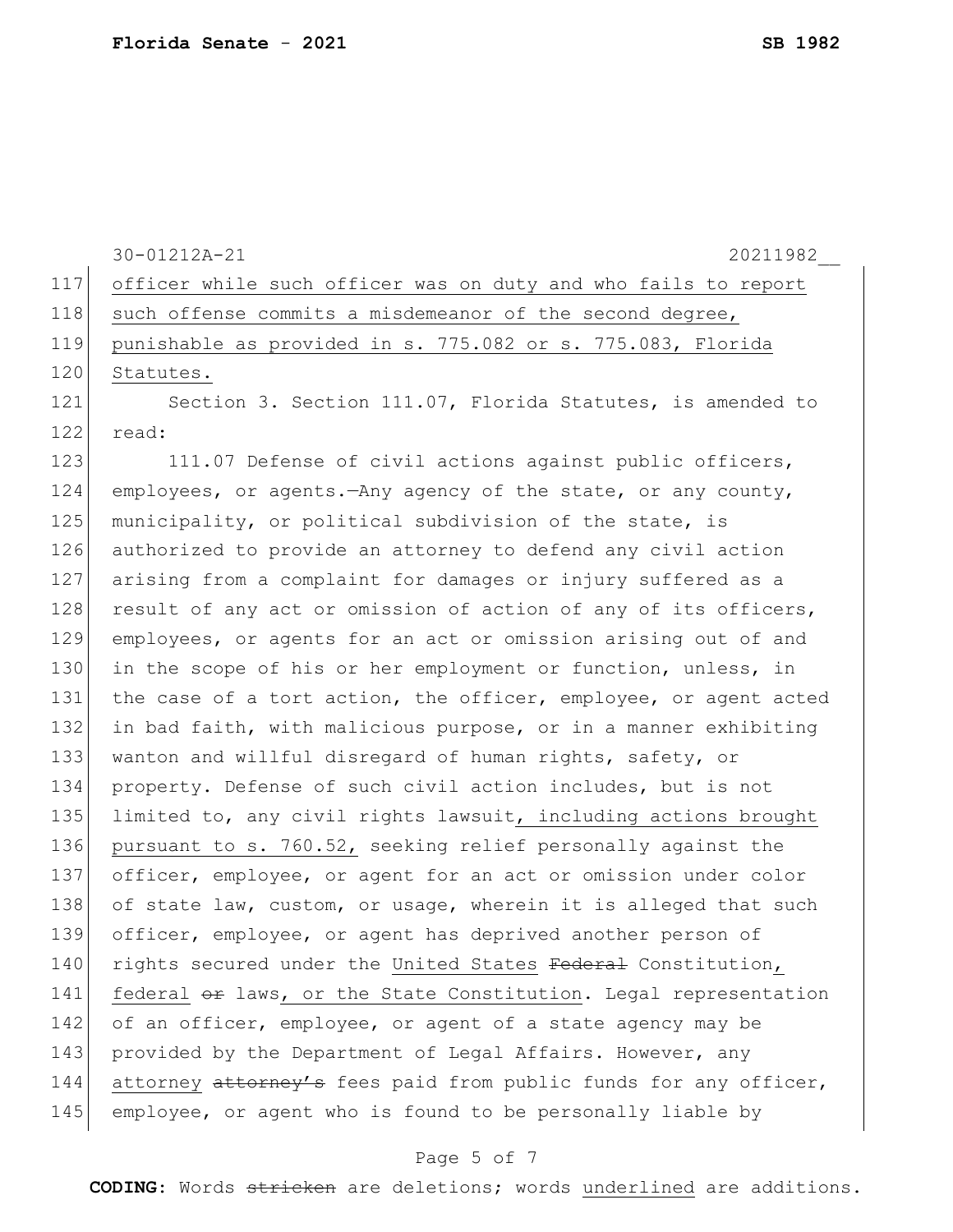30-01212A-21 20211982\_\_ 146 virtue of acting outside the scope of his or her employment, or 147 was acting in bad faith, with malicious purpose, or in a manner 148 exhibiting wanton and willful disregard of human rights, safety, 149 or property, may be recovered by the state, county, 150 municipality, or political subdivision in a civil action against 151 such officer, employee, or agent. If any agency of the state or 152 any county, municipality, or political subdivision of the state 153 is authorized pursuant to this section to provide an attorney to 154 defend a civil action arising from a complaint for damages or 155 injury suffered as a result of any act or omission of action of 156 any of its officers, employees, or agents and fails to provide 157 such attorney, such agency, county, municipality, or political 158 subdivision must shall reimburse any such defendant who prevails 159 in the action for court costs and reasonable attorney attorney's 160 fees. 161 Section 4. Subsection (1) of section 111.071, Florida 162 Statutes, is amended to read: 163 111.071 Payment of judgments or settlements against certain 164 public officers or employees.-165 (1) Any county, municipality, political subdivision, or 166 agency of the state which has been excluded from participation 167 in the Insurance Risk Management Trust Fund is authorized to 168 expend available funds to pay: 169 (a) Any final judgment, including damages, costs, and

170 attorney attorney's fees, arising from a complaint for damages 171 or injury suffered as a result of any act or omission of action 172 of any officer, employee, or agent in a civil or civil rights 173 lawsuit described in s. 111.07, including any action arising 174 under s. 760.52. If the civil action arises under s. 768.28 as a

## Page 6 of 7